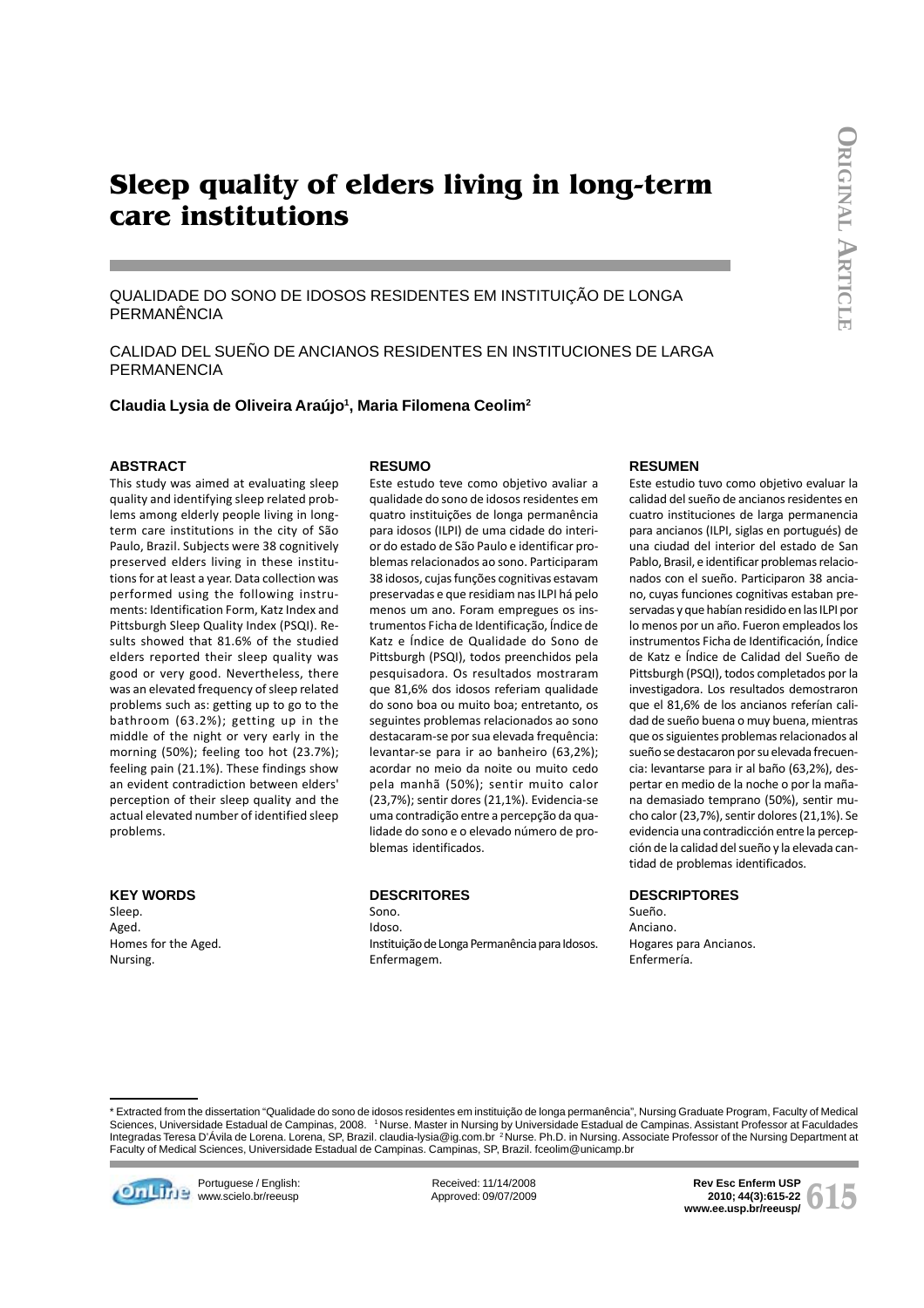

## **INTRODUCTION**

Population aging across the world is a new phenomenon to which even developed countries are still trying to adapt. What was once a mark of a small number of countries is now a growing experience around the world.

Estimates are that the Brazilian population with more than 60 years in 2006 is 17.6 million people. One of the marking characteristics of the aging population in Brazil is poverty. Retirements and pensions consist of their main source of income, but their low values are insufficient to provide all the needs of the elderly living in the community, especially when they are affected by chronic diseases that compromise their independence. Public investment in support programs for the elderly and their caregivers are also insufficient. The sum of these factors makes institutionalization an alternative almost inevitable to those with financial burdens and dealing with a process of disease or dependency, as it is for those who are unable to maintain their subsistence needs in the community, if living alone or with family members who cannot offer them the adequate care or support $(1)$ .

Moving from home to a long-term home for the aged (LTHFA) is always a great challenge for the elderly, as they face with a change to their lifestyle that is often radical.

Among the many consequences of entering an institution, the elderly face a decline to their quality of sleep which is mostly due to the environment and routines of the LTHFA. Institutionalization appears to increase the tendency to specific changes that occur to sleep due to aging, increasing changes in quantity and quality, with a negative impact on quality of health $(2)$ .

The changes in sleep associated to the aging process, such as increased latency, reduced efficiency, more interruptions, early awakening, reduced deep sleep stages and disorders of the sleep/wake circardian rhythm, may be more frequent or more severe among those living in a LTHFA (3). Sleep disorders are more common and more severe among the elderly living in a LTHFA compared to those living in the community. One of the main changes observed is sleep fragmentation, with frequent nocturnal awakenings, which may cause excessive sleepiness during the day. Clinical and psychiatric conditions related to poor quality of sleep are also prevalent at LTHFA and help increase the frequency of complaints in this regard. Various medications may worsen sleep problems, including hypnotic medications, especially when trying to withdrawal after a long period of use $(2)$ .

The permanence in environments that offer low stimuli during the day and the reduced information to indicate the time or contrasts between day and night may cause the individuals to present irregular sleep/wake cycle patterns and a reduced sleep quality, or worsen existing disorders. These characteristics of the environment are usually strong in the LTHFA, known for their tedious routines that encourage inactivity during the day, while at night is usually disturbed by the residents who have behavioral disorders, by lights that are inconveniently left on by nursing workers, and by the various noises associated to those events<sup>(3)</sup>.

Poor sleep quality and sleep disorders have a particular relevance among the elderly, because in addition to its high frequency, they may cause harms to their daily life and health. Attention deficits, reduced response speed, harms to the memory, concentration and performance may all be caused by poor sleep. Especially among the elderly, these signs may be interpreted as cognitive loss or dementia. The reduction in response speed is particularly important, as it may affect the ability to drive and increase the risk of falls. Furthermore, it should be emphasized there is an association between poor sleep quality and reduced survivorship. Among the elderly, mortality due to common causes (cardiovascular disease, stroke and cancer, for example) is about twice as often in people with sleep disorders than among those with good quality sleep. Another problem related to poor quality sleep is maintaining a good family and social

> relationship, the increase in pain, the tendency to a poor evaluation of their own health, the reduced capacity to perform daily activities and the increase in the utilization of health services<sup>(2)</sup>.

> However, it appears that health professionals still do not pay close attention to the investigation on sleep regardless the age group. Regarding the elderly, health professionals frequently do not consider the implications of poor sleep quality on the everyday life and even the health of the elderly, neglecting its potential of harming their quality of life.

It is expected that this study will contribute with the LTHFA, using the acquired knowledge to guide educational actions directed to the nursing team, with a view to minimize sleep problems and promote better quality sleep for the institutionalized elderly.

# **OBJECTIVES**

The objectives of this study are to evaluate the quality of sleep of the elderly living in LTHFA of a city in the state of São Paulo; to identify, among the institutionalized elderly, the prevalence of sleep-related problems; and verify the association between the quality of sleep and gender, age group, marital status, education level, number of individuals sharing the dorm, locomotion, time of residence at the LTHFA and level of dependence for activities of daily living.

#### **METHOD**

**Type of study**: descriptive, cross-sectional study, using a quantitative approach.

consequences of entering an institution, the elderly face a decline to their quality of sleep which is mostly due to the environment and routines of the LTHFA.

Among the many

**616 Rev Esc Enferm USP www.ee.usp.br/reeusp/ 2010; 44(3):615-22**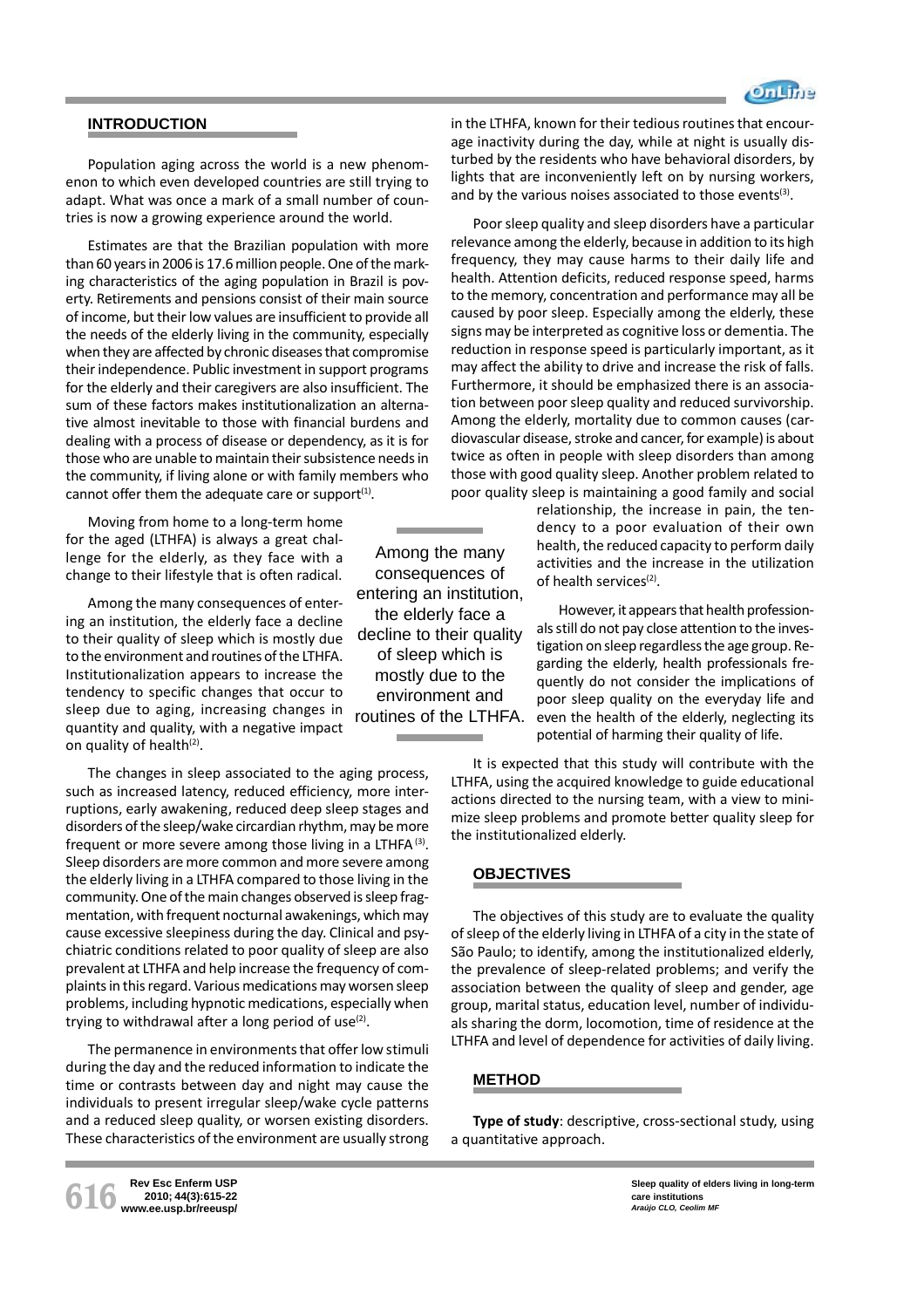

**Place of study**: performed in four LTHFA located in a city in the state of São Paulo. At the time of data collection (June 2007), it was estimated that 16,662 people (15.4% of the total population) aged 60 years of more lived in the city, 105 of which lived in the existing LTHFA.

**Ethical aspects:** this study complies with the ethics regarding research with human beings, and was approved by the Research Ethics Committee at Faculdades Integradas Teresa D'Ávila (FATEA) under number 24/2006.

**Sample:** participants met all the inclusion criteria, and none of the previously established exclusion criteria. The inclusion criteria were: 60 years of age or more, living at the LTHFA for at least one year, capable of giving coherent answers to the instruments and volunteering to participate by signing (or providing their finger print for identification) the Free and Informed Consent Form. The exclusion criteria were: visual insensibility to light; cognitive disorder identified by the Mini mental state examination (MMSE). Among the 105 elderly residents, 38 (36.2% of the total) participated in the study. The other 67 were excluded because their score on the MMSE suggested cognitive deficit according to the adopted criteria: score of 19 for illiterate, 23 for those with up to eight years of education and 26 for those with more than eight years of education.

## *Data collection instruments*

**1. Identification form:** used to characterize the population in terms of data regarding sociodemographic information (gender, age, marital status, religion, education level, occupation before retirement, number of children), housing (date of admission to the LTHFA, reason for the institutionalization, number of co-habitants in the dorm) and health (capacity of locomotion, present and previous diseases); created for this study and evaluated by judges.

**2. Katz index**: used to evaluate the aged individuals' performance in activities of daily living (ADL); in this study, the results of the evaluation using the Katz Index (degree of dependence) were grouped into three categories: independence (Katz level A); moderate dependence (Katz levels B and C); severe dependence (Katz levels D to G)<sup>(4)</sup>.

**3. Pittsburgh Sleep Quality Index (PSQI)**: used to evaluate sleep quality. It consists of seven components (sleep quality, latency, duration, efficiency, night sleep disorders, use of sleep medication and daytime sleepiness), each scored from zero to three, which sum results in a global score that may range from zero to 21. Higher scores indicate sleep of lowest quality and scores above five suggest poor quality sleep. Other issues, not considered on the final score, complement the sleep pattern evaluation: time of going to bed and waking up, the habit of napping or taking a siesta $(5)$ .

**Data collection:** after being approved by the involved LTHFA, data collection was performed by one of the researchers, who selected the aged individuals and registered the answers to the instruments, on the date and place of their preference. As an exception, the Katz Index was administered differently, as it was filled in by observing the elderly and then complemented by information from the caregivers.

**Data analysis:** descriptive statistics was used to characterize the population and the sleep quality. Specific tests were used to compare and correlate the variables (Chi-Square or Fisher's exact test to compare categorical variables between groups; Mann-Whitney test to compare numerical variables between two groups and Kruskal-Wallis test for three or more groups). The level of significance adopted for the statistical tests was 5% (p<0.05). The PSQI was submitted to an internal consistency test by means of Cronbach's alpha coefficient. The Statistics Service at the institution collaborated with the data treatment.

## **RESULTS**

#### *Characterization of the sample*

The studied population (38 aged individuals) was characterized by the prevalence of women (60.5%), individuals aged between 60 and 69 years (57.9%), single (39.5%) and individuals with complete fundamental education (42.1%). The mean age was 70.5 ( $\pm$ 8.1) years and the median was 67.2 years. Most aged individuals reported being catholic (94.7%); 44.7% did not have children and 31.5% lived with family members before the institutionalization. Their occupation before institutionalization ranged considerably, with a prevalence of occupations without specific qualification (65.7%).

The main reasons reported for the institutionalization were loneliness (28.9%) and financial factors (26.3%). Fifty percent of seniors had one to five years of institutionalization, the average was  $6.3$  ( $\pm$  4.8) years, median of 5.5 years.

As for the occupation of the dormitory at the institution, 55.3% shared it with one to four people, with an average of 3.4 ( $\pm$  2.6) aged individuals per bedroom, and a median of 3.0.

Most of the elderly (89.5%) walked without assistance of others. The diseases most frequently described in the medical records were hypertension (15.8%) and heart disease (10.5%). Of the records, 28.9% did not refer to any disease.

According to the Katz Index, 39.5% of the elderly were independent, 39.4% had moderate dependence and the remaining 21.1%, severe dependence.

#### *Evaluation of sleep quality and its components*

Regarding the characteristics of sleep, 52.6% of the aged individuals would go to bed between 9pm and 10pm and 34.2% between 10:30pm and 11pm. Fifty percent went to sleep between 9pm and 10:30pm and 36.8% between

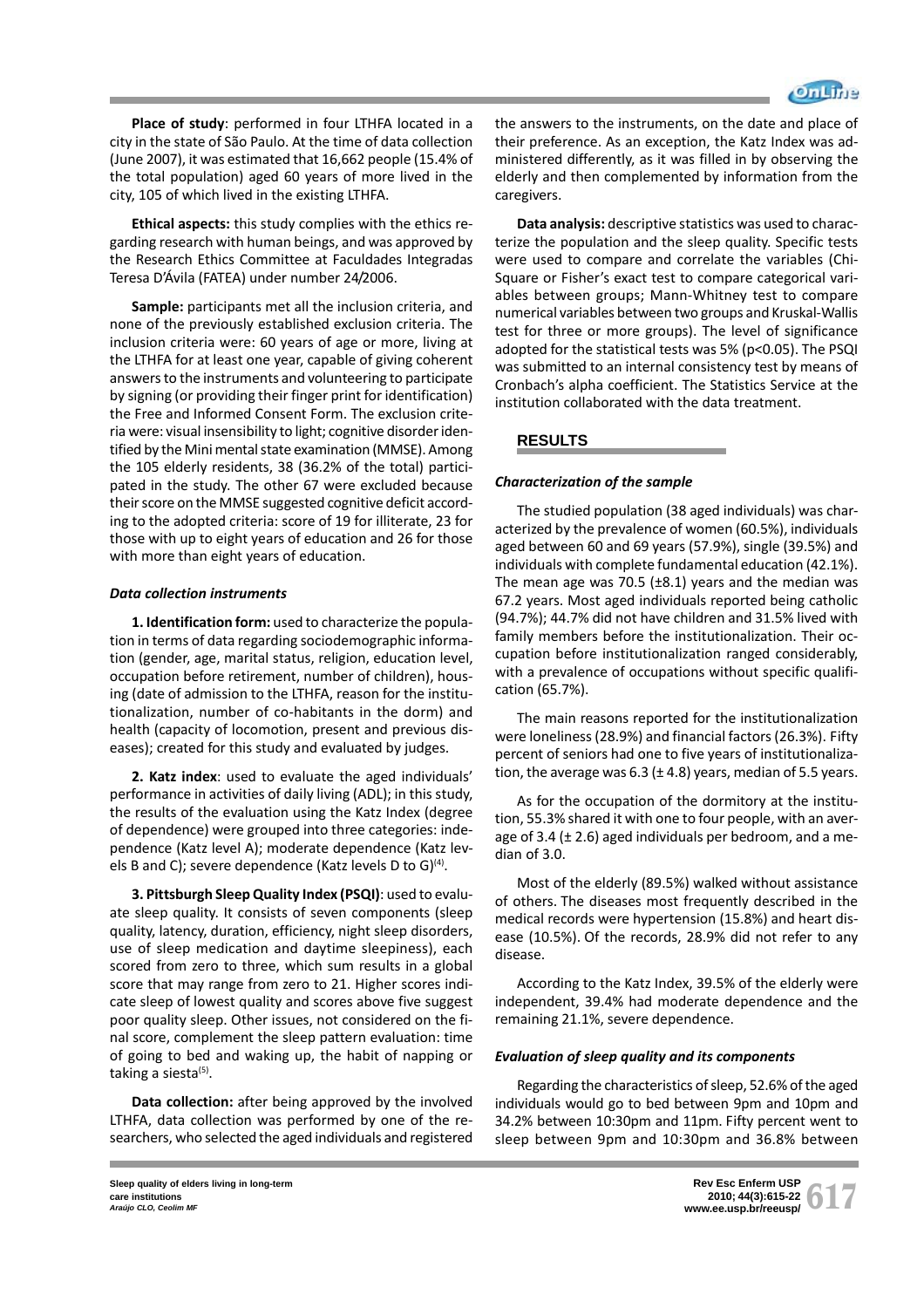

10:35pm and 00h10am. The time of awakening was between 5am and 6am for 57.9% of the elderly and between 6:30am and 7am for 28.9%. The occurrence of naps after lunch was

reported by 36.8%, with an average duration of 25.4 min  $(±)$ 11.2 min) and a median of 30 minutes. Further details of the sleep characteristics of the elderly are shown in Table 1.

**Table 1** - Characteristics of sleep of 38 aged individuals from the Long Term Homes for the Elderly in a city in the state of Sao Paulo - Guaratinguetá - 2007

| <b>Variables</b>  | mean             | $sd^*(\pm)$       | Median     | <b>Minimum</b>     | <b>Maximum</b> |
|-------------------|------------------|-------------------|------------|--------------------|----------------|
| Time going to bed | $9:32 \text{pm}$ | $104$ min         | 22h        | 16h                | 24h            |
| Sleep latency     | 26min            | $35$ min          | $15$ min   | $0 \text{ min}$    | $120$ min      |
| Sleep onset       | $9:57$ pm        | 99 <sub>min</sub> | $10:17$ pm | 5:10 <sub>pm</sub> | 0:10am         |
| Duration of sleep | $436$ min        | 79 <sub>min</sub> | $420$ min  | $270$ min          | $660$ min      |
| Time of awakening | 6:01am           | $53$ min          | 6am        | 4am                | 8am            |
| Sleep efficiency  | 87%              | 12%               | 87%        | 59,3%              | $100\%$        |

\* sd = standard deviation

The global score of PSQI in the elderly ranged from 2 to 14, averaging  $6.3$  ( $\pm$  2.8), with a median of 6.0. Most of the elderly (63.2%) obtained scores above five, indicative of overall poor sleep quality.

this result we chose to analyze each component separately, depending on the study variables.

Table 2 summarizes the results for each component. It is observed that, except for **nocturnal sleep disorders** and **sleep latency**, the average score of most of the components was equal to or less than 1.0, indicating a good evaluation.

The PSQI internal consistency proved to be low (Cronbach's alpha = 0.438) for this population. Because of

**Table 2 -** Scores obtained in the components of the Pittsburgh Sleep Quality Index (PSQI) by 38 aged residents of the Long-Term Home for the Elderly in a city in the state of São Paulo - Guaratinguetá - 2007

| <b>Components of the PSQI</b>    | mean | $sd^*(\pm)$ | Median | <b>Minimum</b> | <b>Maximum</b> |
|----------------------------------|------|-------------|--------|----------------|----------------|
| Sleep quality                    | 1.0  | 0.8         | 1.0    | 0.0            | 3.0            |
| Sleep latency                    | 1.3  | 1.0         | 1.0    | 0.0            | 3.0            |
| Duration of nocturnal sleep      | 0.7  | 0.7         | 0.9    | 0.0            | 3.0            |
| Sleep efficiency                 | 0.7  | 0.9         | 0.0    | 0.0            | 3.0            |
| Nocturnal sleep disorders        | 1.4  | 0.6         | 1.0    | 0.0            | 3.0            |
| Sleep medication                 | 0.4  | 1.0         | 0.0    | 0.0            | 3.0            |
| Sleepiness and daytime disorders | 0.9  | 0.7         | 1.0    | 0.0            | 2.0            |

By assessing the component **Sleep quality**, it was observed that 81.6% of the elderly rated it as very good or good. As for **Sleep latency**, 65.8% reported falling asleep in less than 30 minutes; however, 31.6% took more than 30 minutes three times a week or more. The **Duration of sleep** was more than seven hours a night for 47.4% of participants, and six to seven hours to 42.1%.The efficiency of sleep, according to 57.9% of the elderly, was above 85%.

Regarding **Nocturnal sleep disorders**, i.e. the **problems** identified in relation to sleep, the highlights were those that occurred frequently (three or more times per week): getting up to go to the bathroom (63.2%), waking up in the middle of the night or too early in the morning (50.0%), feeling too hot (23.7%), feeling pain (21.0%), coughing or loud snoring (10.5%), having bad dreams or nightmares (10.5%).

As for the **Use of sleep medication**, prescribed by the doctor or not, 13.2% of the aged individuals reported that they used these drugs three times a week or more.

The occurrence of **Daytime sleepiness and disorders** was denied by 94.7% of the elderly; it stands out, however,

that 34.2% reported high or moderate discomfort or lack of enthusiasm for daily activities.

# *Sleep quality as a function of sociodemographic characteristics and the degree of dependence for ADL*

A significant difference (p <0.05) was observed in the **Sleep quality** component among age groups, with the highest score for those aged 70-79 years  $(1.6 \pm 1.0, \text{median } 1.5)$ compared to those 60-69 years (0.9  $\pm$  0.7, median 1.0) and 80 years and over (0.3  $\pm$  0.5, median 0.0). No significant difference was found between age groups for the other components.

Comparing the genders, there was significant difference (p <0.05) in scores of **Sleep quality**, showing a worse rating for men (1.3  $\pm$  0.7, median 1.0) compared to women (0.8  $\pm$ 0.9, median 1.0).

It was evinced there is a tendency (0.05  $<$ p  $<$ 0.10) for poor assessment of the **Sleep quality** among older adults with less than five years of institutionalization  $(1.3 \pm 0.9, 1.1)$ median 1.0) when compared to those with between five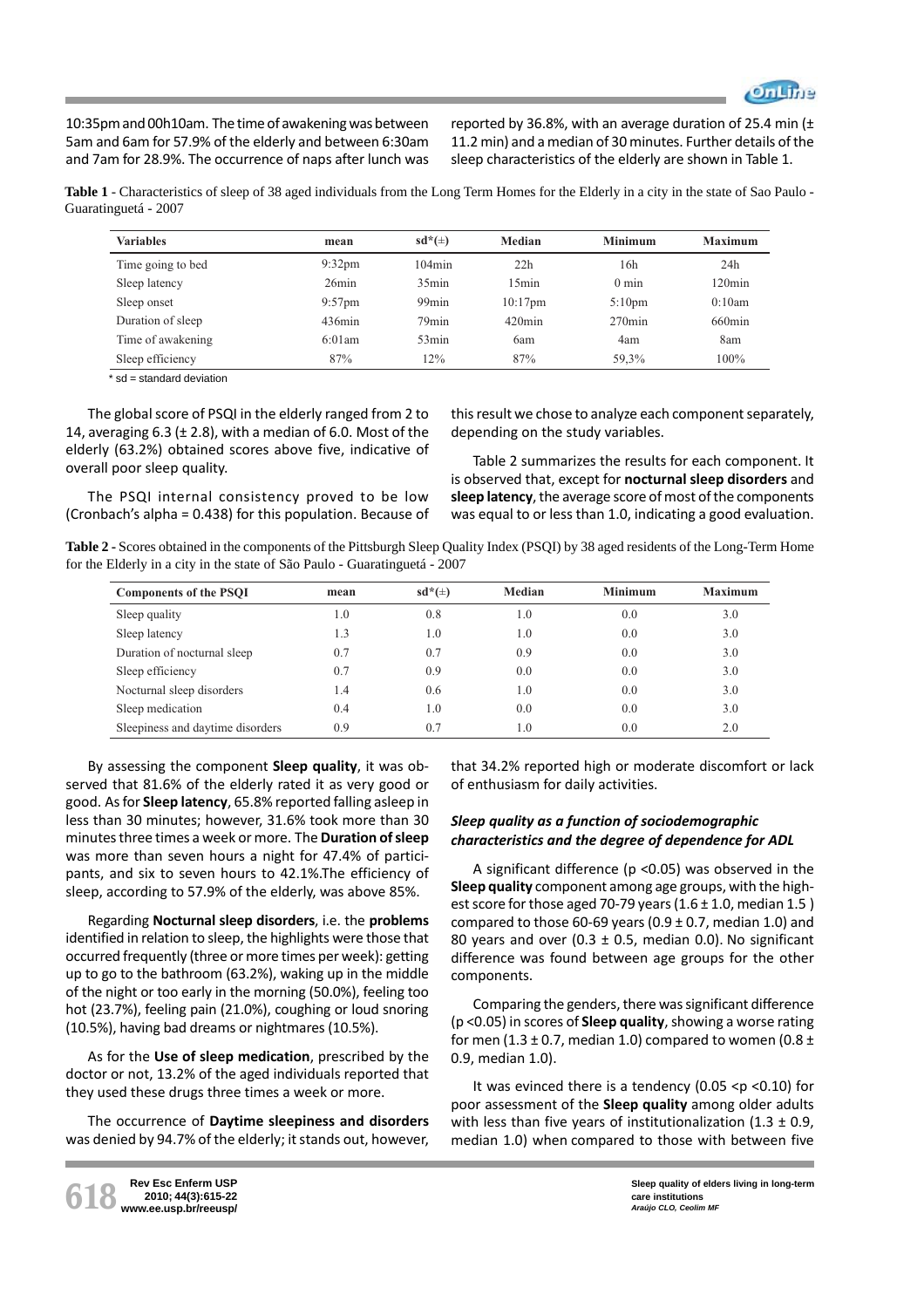and nine years ( $0.8 \pm 0.4$ , median 1.0) and those with more than ten years of institutionalization (0.7  $\pm$  1.2, median 0.0).

The comparison of PSQI components among the elderly classified according to the degree of dependence showed a tendency (0.05 <p <0.10) for poor **Sleep efficiency** for those with severe dependence  $(1.4 \pm 1.2, \text{median } 1.0)$ when compared to independent ( $0.5 \pm 0.9$ , median 0.0) and moderately dependent (0.5  $\pm$  0.6, median 0.0).

There was no significant difference in the PSQI components for the following variables: marital status, education, number of elderly who shared the dormitory, and locomotion.

## **DISCUSSION OF RESULTS**

## *Characteristics of the sample*

The characteristics of the 38 aged individuals correspond to those of the Brazilian institutionalized population, i.e. predominantly female and single people. These characteristics, as well as the fact that, in general, those people do not have the support from their children, help to explain the causes of institutionalization of the elderly. The low educational level of most aged individuals points to the precarious living conditions and working for much of their life, and reflects the difficult accessibility to schools until the mid-twentieth century, especially for women of low income families <sup>(1)</sup>. The predominance of unskilled manual activities restricts the opportunities for a dignified life and is an important risk factor for institutionalization, associated with lower financial income, especially when added to other risk factors linked to gender and marital status $(1)$ .

As for the profile of morbidity, it should be noticed that 28.9% of the records did not state any disease; hence it may be assumed that they would not have been properly reported. The difficulty of keeping regular medical services in the LTHFA probably contributed to this fact. Brazilian population studies have shown that 85% of the elderly have some type of chronic disease and, within that percentage, 10% have at least five diseases concomitantly $^{(6)}$ .

The high number of aged individuals with some degree of impairment to their independence for ADL (60.5%) is in line with the findings of another study<sup>(7)</sup>, which observed a significant percentage of elderly people with difficulties to perform ADLs and an increased degree of dependence after institutionalization. These findings corroborate the assertion that institutionalization is associated with cognitive and physical dependence<sup>(7)</sup>.

## *Evaluation of sleep quality and its components*

Most (63.1%) of 38 elderly individuals studied presented poor quality of sleep, according to the score obtained in the **PSQI.** This finding is consistent with a previous study<sup>(8)</sup> with institutionalized elderly, in which 73% among 48 elderly had scores indicative of poor sleep quality on PSQI. It should be emphasized that due to the low consistency of the instrument in this study, this result was treated with caution, preferring to consider the evaluation of each component of PSQI, separately, to the detriment of the overall result.

It is noteworthy that 81.6% of the aged individuals reported that their sleep quality was good or very good. One may suggest that these elderly people did not realize how harmful the disturbances considered *normal* at aging, such as early awakening, the sleep disruptions and feeling pain, were to the quality of their sleep. Or, still, that in fact these events, treated as disorders according to the sleep patterns of young adults, would be well tolerated as one grows older. It may also be argued that there is a difference between sleep quality perceived by the elderly and the view that professionals have in this regard, which perhaps is not advocated in the literature.

It is observed that **sleep latency** did not convey a poor quality sleep, for most elderly, considering that 65.8% reported taking less than 30 minutes to fall asleep. In another study with institutionalized elderly about the prevalence of insomnia and associated factors, 70.3% of the aged individuals had no complaints about sleep latency<sup>(9)</sup>.

Also the **duration of sleep** (more than seven hours for 47.4%) and **sleep efficiency** (above 85% for 57.9%) indicated good quality sleep for approximately 50% of the elderly. This points at the importance of further investigations towards the understanding of the factors that discriminate against institutionalized elderly on the quality of sleep, which was not reached in this study. An interesting direction would be a more detailed evaluation of the objective health conditions of the elderly and their subjective perception of it. Thus, a comparative study of the subjective characteristics of sleep among 30 healthy elderly community residents and 30 young adults found that both groups reported good sleep quality, without significant differences between them. The authors attributed these findings to the good health of the elderly individuals evaluated<sup>(10)</sup>.

Among the **problems related to nocturnal sleep**, there is the need to **get up to go to the bathroom**, reported by 63.2% of the elderly. Another author showed similar results<sup>(8)</sup> with 71% of seniors reporting the complaint of nocturia. This should be seen as an important disorder that, if not treated properly, may have costly consequences for the individual and society, among them the greater susceptibility to falls and reduced quality of nighttime sleep because of the need to wake up at night to go to the bathroom $(11)$ .

It should also be noticed that the complaint about **waking up at night or too early in the morning** was reported by 50% of the elderly. The fragmented sleep and early awakening are characteristic changes in sleep patterns observed among the elderly, who may have consequences such as reducing the total time slept and complaints of non-restorative sleep. It is noteworthy that disruptions of nocturnal sleep in LTHFA, are due in part to the care activities performed by the nursing personnel or caregivers, distributed over 24 hours and that often occur during the night. The elderly can have their sleep disrupted by the entry of these professionals in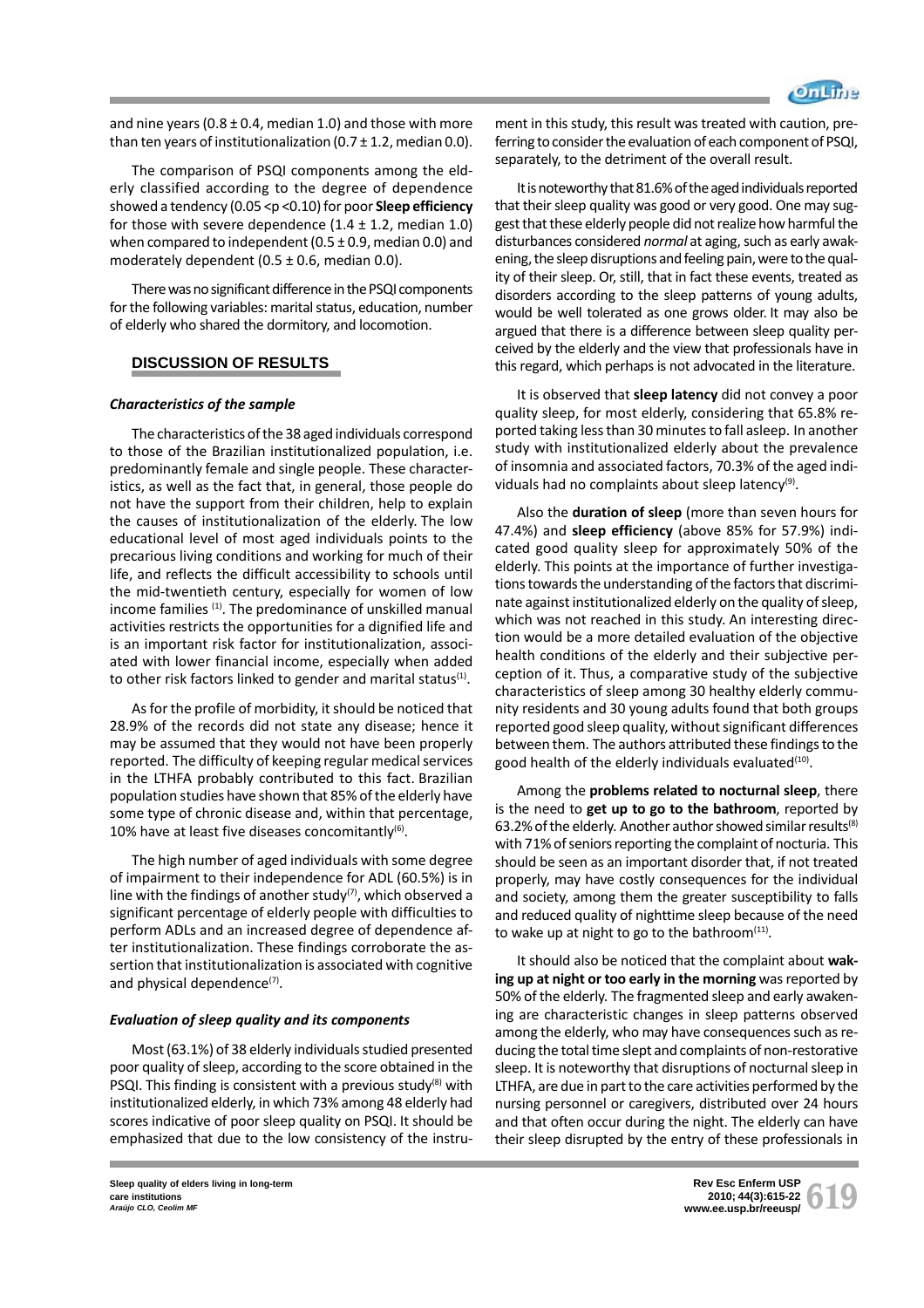

the dorms to provide care to themselves or to their roommates. These activities are often accompanied by lights being turned on and people talking loud, and are performed at times that are convenient for the routines of the service, without worrying about the possibility of fragmenting the sleep of people under their care, as well as the potentially adverse effects that result from that fragmentation<sup>(9)</sup>.

The fact of **feeling very hot**, pointed out as problems by 23.7% of the elderly, suggests that the room temperature can be an important determinant of the quality and quantity of sleep. In environments of high temperature, periods of sleep are characterized by increased wakening and changes in sleep architecture<sup>(9)</sup>. This factor was reported as disturbing the sleep in a study performed with institutionalized elderly in Italy, a country of milder climate than Brazil, where complaints were presented by 6% of the elderly<sup>(8)</sup>.

The sleep of 21.1% of the elderly has been troubled by **pain** three times a week or more, and 71.1% reported this fact once or twice a week. In this case, it is believed that the investigation of the origin of pain and its appropriate treat-

ment could have reduced the frequency of this complaint. In a similar study $(8)$ , pain complaints were reported by 33% of the elderly. Pain is a recognized factor of nocturnal sleep disorder, generally more prevalent in the elderly, and associated to reflexes in performance during wakefulness $(12)$ .

That fact of **coughing or snoring very loud** was mentioned by 10.5% of the elderly, a percentage that cannot be neglected, since this type of complaint refers to the possibility of sleep apnea. This is a major sleep-related breathing disorder, and is highly prevalent in the elderly. Recent investigations have shown a growing association between sleep apnea and

the occurrence of cardiovascular disorders, strokes, loss of cognitive functions and memory, and dementia<sup>(13)</sup>. Therefore, this complaint should, in all cases, have its cause investigated because of the risk that it involves.

Complaints regarding the occurrence of **bad dreams or nightmares** were frequent for 10.5% of the elderly. Another study found a prevalence of 12.3% in adults older than 18 years, with a similar proportion in all age groups, including for those over  $65^{(14)}$ . There is a shortage of studies on the prevalence of parasomnias in the elderly.

The use of **sleep medication** three times a week or more was reported by 13.2% of the elderly, representing a significant percentage, given the risks inherent to using those drugs. In the elderly, the use of this type of medication can hinder cognition and psychomotor aspects, such as gait. There are recommendations for short, individualized treatment, associated with sleep hygiene techniques. The prescription of these drugs must be precise, short-term, taking into account its benefits and side effects, the etiology of this sleep disorder and, in essence, the patient's age<sup>(9)</sup>.

**620 Rev Esc Enferm USP www.ee.usp.br/reeusp/**

**2010; 44(3):615-22**

There was a tendency for worse sleep quality assessment among aged individuals with less than five years of institutionalization, compared to those institutionalized for five to nine years or for more than ten years.

**Excessive daytime sleepiness** was denied by most of the elderly (94.7%). However, 34.2% indicated moderate or high indisposition for everyday activities, which could be due to a poor sleep quality. In the elderly, daytime sleepiness are indisposition are often related to factors such as inactivity and imposed inflexible routines, and its frequency lies within a range of 10% to 30%(15). The low prevalence reported by the elderly in this study could be due to the difficulty of perceiving their own sleepiness as indisposition, as it is masked by inactivity and the lack of stimuli in the environment that would demand their attention.

It is observed that the occurrence of naps, which may be associated with daytime sleepiness, was reported by 36.8% of the elderly, with an average of around 25.4 minutes for naps. These numbers seem low in LTHFA marked by the physical and mental inactivity of its residents, stressing that the elderly may underestimate the length of the nap. The literature shows that short naps can benefit or impair sleep at night, and long naps (more than an hour in length) tend to be harmful, in association with longer periods of latency and more frequent awakenings<sup>(16)</sup>.

## *Sleep quality as a function of sociodemographic characteristics and the degree of dependence for ADL*

The elderly who are aged 70-79 years received the worst rating of **sleep quality** compared to the others, giving rise to some considerations concerning the absence of a linear association between chronological aging and the worsening of sleep quality. In literature, a multicenter study suggests an association between poor sleep quality and poor health, rather than with chronological age. One of those studies, performed with elderly community residents, showed that only 12% denied

having difficulties to sleep, and that complaints were associated with increased the frequency of somatic diseases, depressive symptoms and poor perceived health $(17)$ .

Significant differences were found for **sleep quality** between genders, with worse ratings among men, which disagrees with most of the literature on the subject. The largest number of complaints about sleep has traditionally been observed among women $(14,17)$ . A study with 177 institutionalized aged individuals found a risk about four times greater than non-restorative sleep complaints for women than for men<sup>(18)</sup>. A more thorough assessment of possible differences between men and women of this study, considering variables such as age, length of institutionalization and others did not find any characteristic that would explain this finding.

There was a tendency for worse sleep quality assessment among aged individuals with less than five years of institutionalization, compared to those institutionalized for five to nine years or for more than ten years. This finding may be related to the impact of institutionalization, and consequently to changes to the lifestyle and sleep of that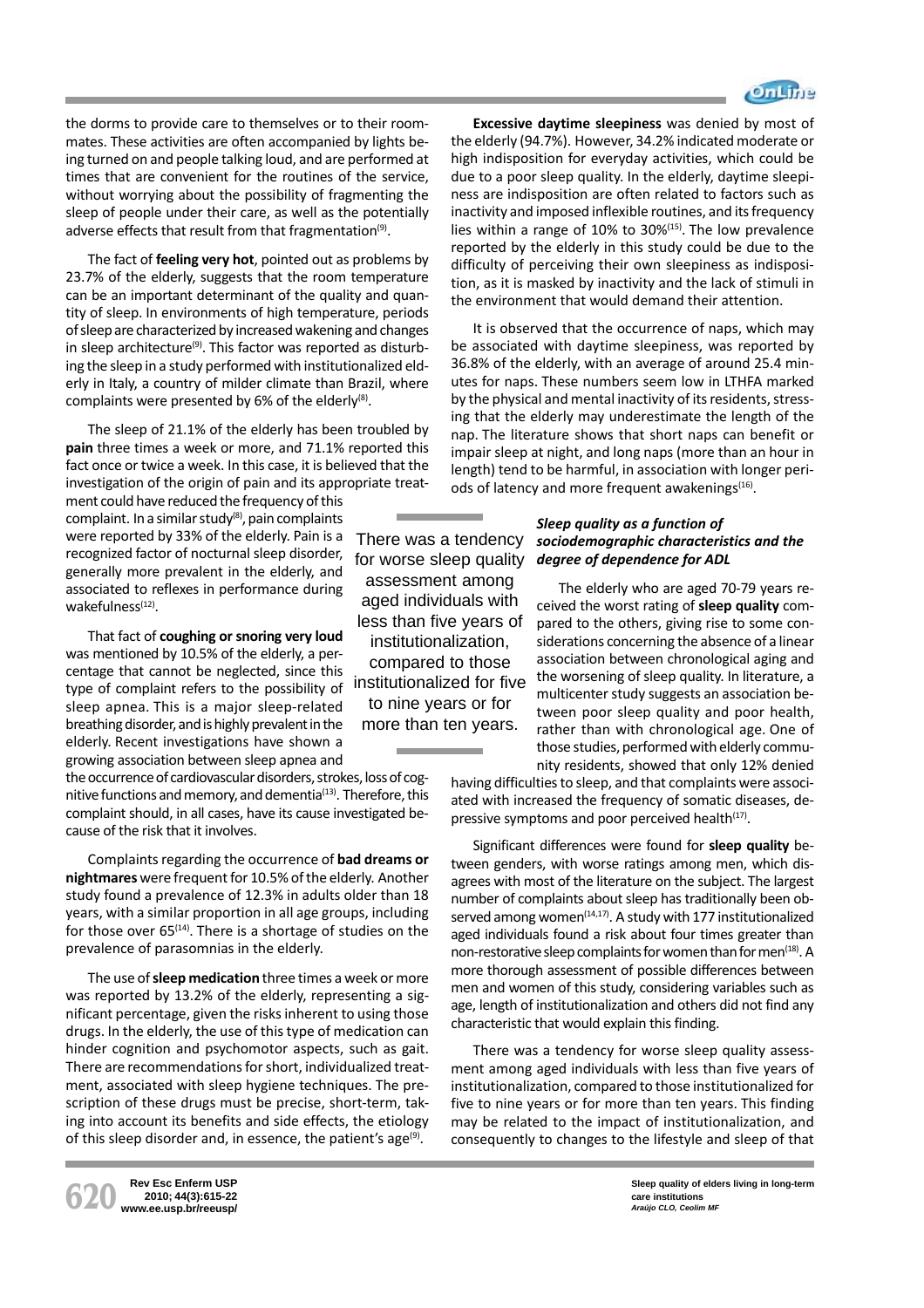

individual. Aged people are particularly susceptible to the disruption of life routines, leading to consequences usually deleterious on their biological rhythms, especially the sleep/ wake cycle. A study with institutionalized elderly showed that living for less than a year at the institution represented a risk two and a half times higher to complain of non-restorative sleep  $(18)$ . The present study did not include elderly individuals with less than one year in the institution, but the fact is that there are no studies that accompany the duration of the impact of institutionalization on sleep, thus permitting to speculate that it could extend beyond the first year, as suggested by these findings.

Elderly patients with severe dependence tended to have worse **sleep efficiency** compared to others. In a multicenter study <sup>(17)</sup>, complaints about sleep were shown to be related not only to the presence of diseases but also to the presence of disabilities, which could, indirectly, indicate a high degree of dependence. Moreover, dependence is often associated with physical and mental inactivity during the daytime, even among the elderly living in the community, and most evidently among the institutionalized. Inactivity, on the other hand, can lead to fragmentation, i.e., reduced sleep efficiency <sup>(15)</sup>. Another factor to consider is that some of the dependent elderly require receiving care from others during the night, which implies they would be woken up in order to receive such care. This factor was not investigated in this study, but it is known that in LTHFA and hospitals, hygiene care and the administration of medications, for example, are often performed during the night, without any concern regarding the fragmentation of sleep that such activities may cause, but with the completion of a predefined, rigid routine<sup>(9)</sup>.

The results of the present study and the analysis of the literature show that intrinsic and extrinsic factors act together in determining the quality of sleep of the elderly, with evidence that extrinsic factors play a key role in the sleep quality of institutionalized elderly $(2,3-9)$ . Moreover, it is by changing these factors that the nurse finds the most concrete possibilities for action and greater responsibilities. The literature shows that interventions aimed at improving the quality of sleep of residents in LTHFA should encompass multiple behavioral and environmental aspects, such as reduced time spent in bed; offering regular physical activity or recreation, or even increased opportunities for social interaction, opportunities of exposure to sunlight in outdoor activities, and reviewing routines of the nursing staff at night, trying to provide care such as hygiene and diaper changing, skin care and changing positions when the aged individual is awake $(2,3-9)$ .

# **REFERENCES**

1. Veras R. Fórum Envelhecimento populacional e as informações de saúde do PNAD: demandas e desafios contemporâneos: introdução. Cad Saúde Pública. 2007;23(10):2463-6.

# **CONCLUSION**

The results obtained from the evaluation of sleep quality in 38 institutionalized elderly subjects showed that 63.2% of the elderly had scores indicative of poor sleep quality on the Pittsburgh Sleep Quality Index (PSQI), however, when asked about their sleep quality, 81.6% reported it was good or very good; 65.8% took less than 30 minutes to fall asleep, 47.4% slept more than seven hours a night, and 57.9% had sleep efficiency higher than 85%. Among the identified sleeprelated problems, the following stood out because of their high frequency: getting up to go to the bathroom (63.2%), waking up at night or too early (50%) feeling very hot (23.7%), feeling pain (21.1%). The elderly aged 70-79 years had the worst rating of sleep quality compared to the other age groups, and men had worse ratings than women; there was a tendency for the elderly with less than five years institutionalization having worse sleep quality ratings than those living for more than five years in the LTHFA; and a tendency for worse sleep efficiency for aged individuals with higher degrees of dependence compared to those who were independent or with a moderate degree of dependence.

## **FINAL CONSIDERATIONS**

It is believed that this study has brought important information about sleep quality among elderly people living in LTHFA permitting to portray these characteristics with data from Brazilian institutions

The contradiction between the PSQI score, consistent with poor sleep quality, and the responses of the elderly, who reported good sleep quality, brings questions that could not be answered. For example, the elderly who report good quality sleep is actually satisfied or have they *gotten used to* a sleep that is unsatisfactory but they believe it is *normal* for their age? Or does the PSQI reflect only the sleep patterns of young adults, and for the elderly, it changes what is actually normal? Those questions deserve an answer, with a deepening of the investigations.

Moreover, further studies should be developed with institutionalized elderly to evaluate the impact of interventions on quality of sleep. Nurses play an active role in designing interventions, which must rely on institutional support, and that can be accomplished by programming physical or recreational physical activities during the day and, at night, care should be individualized so as to reduce unnecessary activities that may interrupt sleep. The sleep quality of elderly people should be compared before and after the development of this program.

2. Alessi CA, Martin JL, Webber AP, Kim EC, Harker JO, Josephson KR. Randomized, controlled trial of a nonpharmacological intervention to improve abnormal sleep/wake patterns in nursing home residents. J Am Geriatr Soc. 2005;53(5):803-10.

**Sleep quality of elders living in long-term care institutions** *Araújo CLO, Ceolim MF*